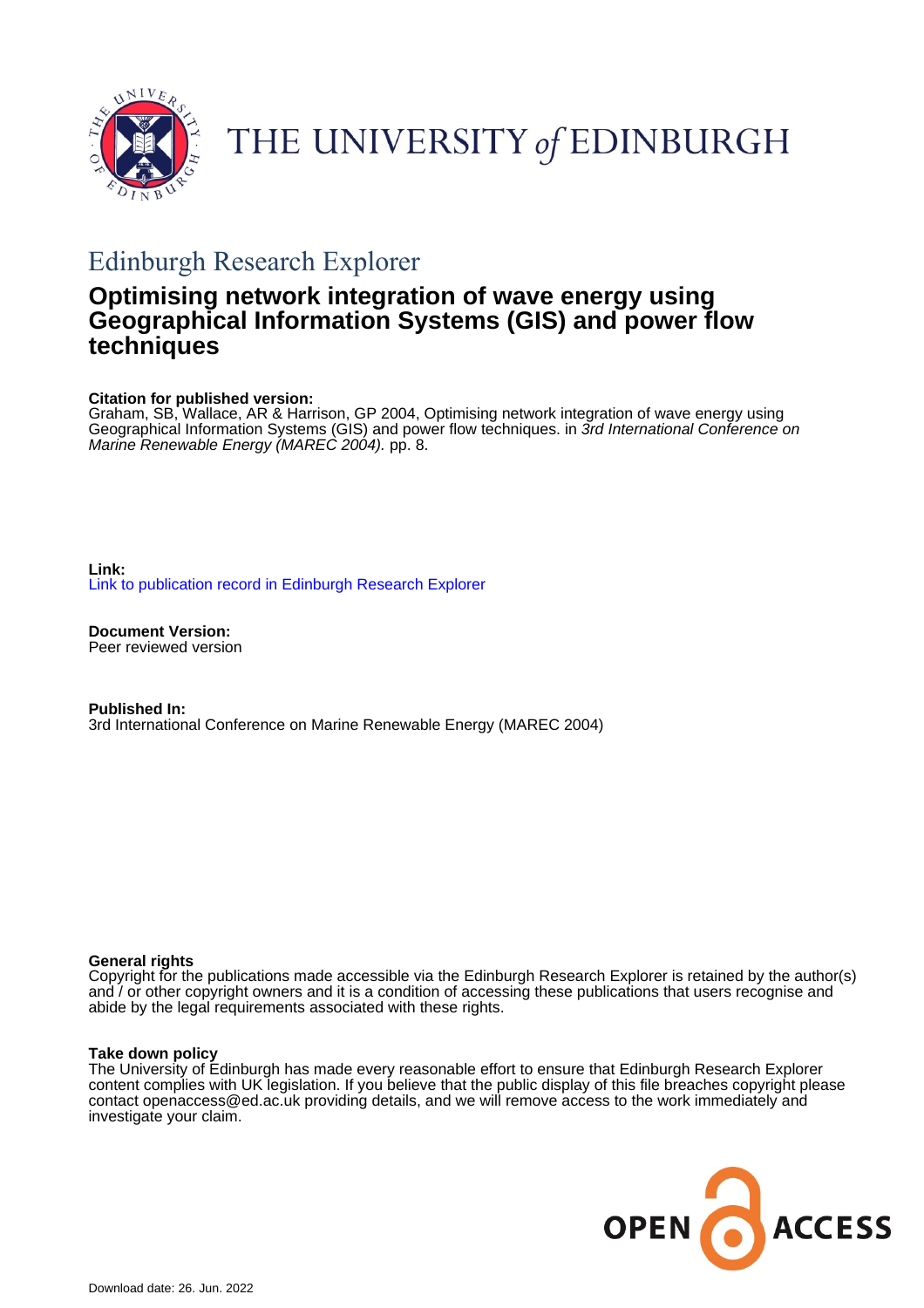# **Optimising network integration of wave energy using geographical information system (GIS) and power flow techniques**

**S B Graham, BEng (Hons), MIEE, MIEEE, SIMarEST A R Wallace, BSc (Hons), PhD, CEng, MIEE G P Harrison, BEng (Hons), PhD, MIEE, MIEEE** *Institute for Energy Systems, University of Edinburgh, UK*

## **SYNOPSIS**

The UK government is promoting marine energy as means to help meet its renewable energy targets. A variety of wave energy and tidal current devices are being developed and within the next decade the first devices will become commercially available . The UK has a vast wave energy resource, with the most favourable sites located off the west coast of Scotland. However, this is the region of the UK with the weakest electricity network infrastructure as customers are generally supplied via long 1 1 kV and 33 kV radial circuits. This presents the challenge of how to deliver the energy produced from the remote offshore, resource-rich locations, to the onshore consumer base. A novel integrated geographical information system/power flow model is described that is used to identify areas of suitable wave energy resource iri closest proximity to available network capacity to accommodate the new generation. This will allow sites that have the optimal recoverable energy to be identified allowing developers and network planners to identify sites that have greatest economic viability.

# **INTRODUCTION**

The UK government has a target of producing 10% of its electricity needs from renewable sources by 2010, to aid achievement of the Kyoto target of reducing carbon dioxide emissions by 12.5% by the same date. The renewable energy target within Scotland is 18% by 2010, and the Scottish Executive has also set the further aspirational target of 40% by 2020. These targets, which are promoted through the use of Renewables Obligation Certificates that give renewable generators a preferential selling price, have stimulated the market for wind energy within the UK. It is becoming increasingly difficult for developers to obtain planning permission for onshore wind farms so a number of offshore farms are now being planned. However the government realises that it cannot rely solely on wind energy, therefore it is determined that wave and tidal technologies should play a part in the expansion of renewable energy generation [1]. The UK, and in particular Scotland, has a vast marine resource, which could greatly contribute towards the targets, if it can be successfully harnessed. There are a number of wave energy converters (WECs) under development, some of which have reached the stage of fullscale testing, and it is likely that they will be commercially available within the next decade. The WECs are unlikely to contribute greatly to the 2010 target, but there should be the opportunity for them to assist in meeting the 2020 target, providing that weak barriers can be overcome.

#### **Authors' Biographies**

Sarah Graham is currently in her third year of a PhD at the Research Institute for Energy Systems, University of Edinburgh. Prior to this she achieved a first class honours BEng in Electronics and Electrical Engineering in 1997, also from the University of Edinburgh.

Dr Robin Wallace is Head of the Research Institute for Energy Systems at the University of Edinburgh. In addition to his research in network integration of distributed generation, he is Principal Investigator on the Engineering and Physical Sciences Research Council's Supergen Marine Energy Consortium.

Dr Gareth Harrison is a Lecturer in Energy Systems at the University of Edinburgh . His research includes network integration of distributed generation, as well as analyses of the impact of climate change on the electricity industry with emphasis on hydropower, marine energy and electricity demand.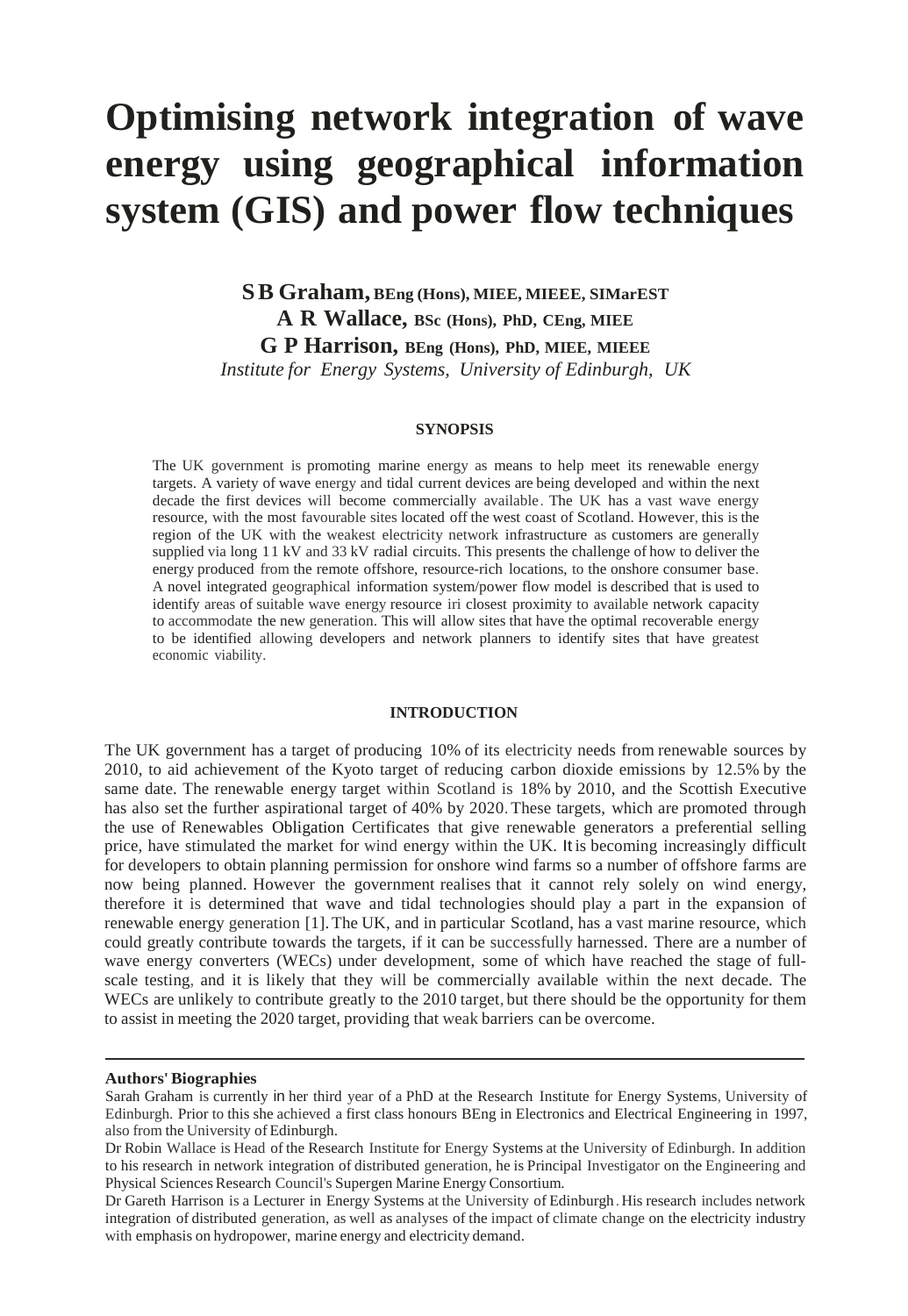One of the main barriers to the development of wave energy will be integrating the new generation with the onshore electricity network. The difficultes of obtaining network connections of sufficient capacity are one of the limiting factors facing the widespread successful exploitation of wave energy in the UK [2]. Most of the suitable resource is in the north west of Scotland, however, this is the area of the country with the weakest electricity network. The network is very sparse and consists mainly of long 11 kV and 33 kV radial circuits. There is very limited capacity for the integration of any new generation, so if any significant quantity of energy is to be recovered it will be necessary to reinforce and upgrade the existing network.

This paper demonstrates the use of geographical information system (GIS) techniques to identify sites with the most favourable resource and environment for WECs. The GIS is also used to calculate the optimal route for a submarine cable to connect the new generation to the onshore electricity network. Power flow analysis techniques are used to analyse the network to determine if it can accept the new generation . These techniques can be used to optimise the integration of WECs into the existing electricity network.

# WAVE ENERGY

Scotland has a very favourable wave energy resource as it is at the end of a long fetch, the Atlantic Ocean, and the predominant wind direction is towards the Scottish coast. The annual average wave power available off the west coast of Scotland is 50. kW per metre of wave front [3]. Previous studies have estimated the size of the resource available to be 300 MW providing 691 GWh/y at the shoreline [4] and 14 GW providing 45,700 GWh/y offshore [5]. The offshore resource is significantly greater than the shoreline resource because waves expend much of their energy as friction on the shallowing seabed. Waves approaching the west coast of Scotland tend to start losing energy when the water depth becomes less than 40 m. Therefore offshore WECs are able to capture more energy from the waves, and are the focus of this paper.

A number of different designs of offshore WECs are under construction and testing, but none have yet entered full-scale production . The only WEC that has operated connected to the UK electricity network is the shoreline Limpet oscillating water column by'Wavegen on the island oflslay. The first and only offshore WEC in the world that has operated while connected to an electricity network is the Wave Dragon by Wave Dragon ApS. A prototype of the Wave Dragon successfully generated electricity into the Danish network [6]. The company are now planning to site a full-scale device off the coast of Wales and to connect to the UK network by 2006.

The farthest developed offshore WEC in the UK is the Pelarnis by Ocean Power Delivery (OPD). A full-scale prototype of the Pelarnis successfully completed sea trials in April 2004 and generated its first electricity [7]. Now further testing is going to take place during the summer of 2004 at the European Marine Energy Centre in Orkney, UK where the Pelarnis will generate electricity into the island network [8]. OPD are planning to have the Pelarnis fully competitive with wind energy and other renewable energy technologies by 2010 [7].

# SITE SELECTION

A GIS is a software tool used to solve problems or optimise situations where data is dependent on a geographical position. It provides the functions and tools needed to store, analyse and display information referenced geographically. A GIS commonly manages data by dividing the information into thematic layers. For example, one layer may contain the rivers in a geographical area, another layer the hills and another layer the roads. The use of layers therefore simplifies data manipulation and display. A GIS model has been created that encapsulates a wide variety of extensive data for the marine environment off the west coast of Scotland, including:

- Wave power per metre of wave front
- Bathymetry and slope of seabed
- Admiralty charts
- Coastline
- 
- Seabed sediment<br>• Navigation
- Navigation<br>• Fishing area
- Fishing areas
- Submarine cables and pipelines
- Environmental designations Electricity network connection points.

Spatial analysis techniques are used on the data. in the GIS to find sites for WECs that fulfil the prescribed resource, bathymetric and environmental criteria. The data is analysed using Boolean and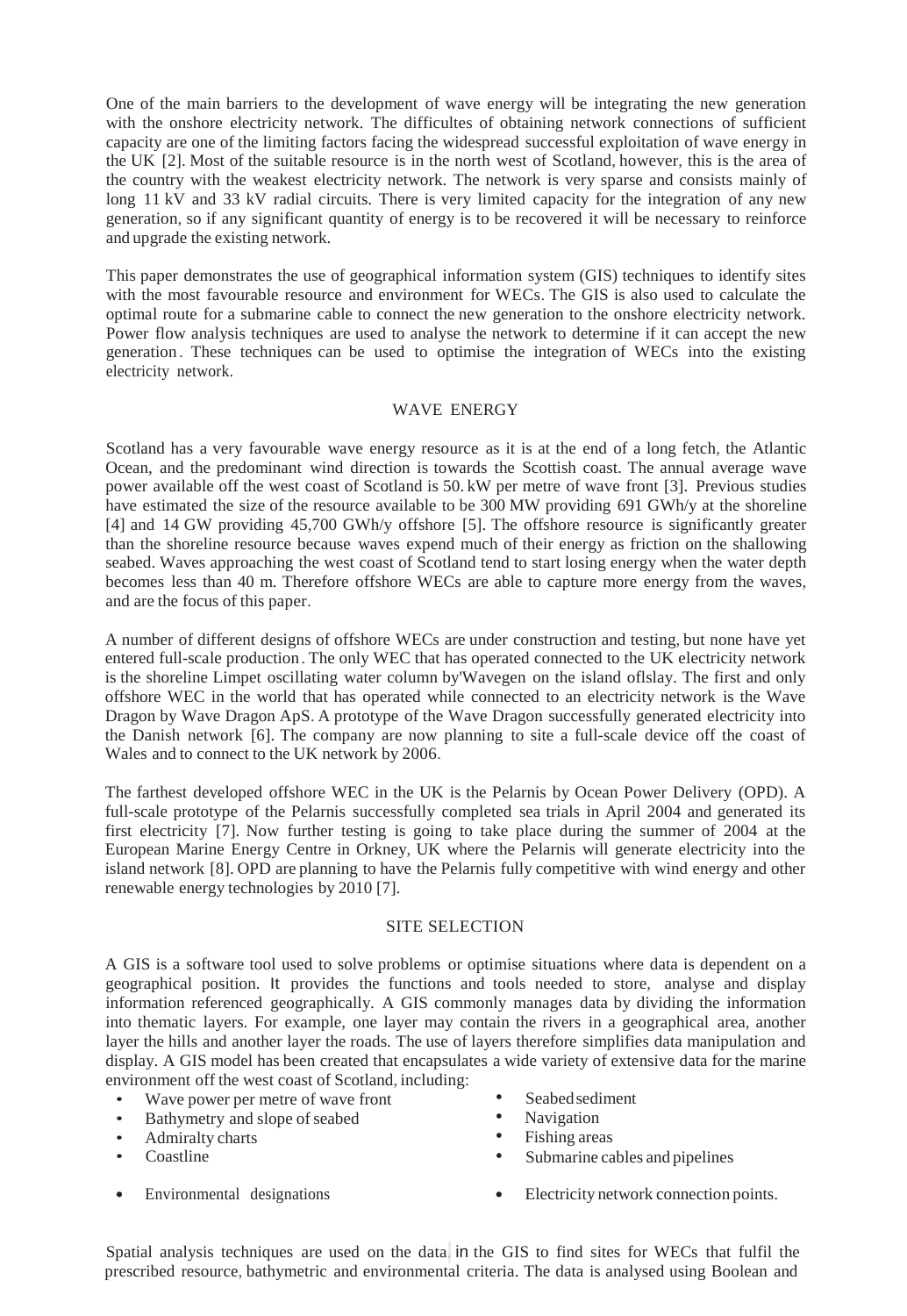relational operators creating a Boolean true or false map of sites that do or do not meet the criteria. Firstly, areas of the sea that are not suitable for development are excluded from the analysis, for example, those with marine traffic schemes, shipwrecks and explosives dumping areas. Areas of sea within 5 km of the coastline are excluded, as WECs will be placed at least 5 km from the shore to reduce the visual impact. Water depths of less than 40 m are excluded to prevent any loss of energy from the waves by friction on the seabed. These parameters define the area that can be used as a starting point to find sites for specific WECs.

Previous GIS studies of the available wave energy resource use general parameters, which are not specific to any WEC, to identify potential sites. This GIS model enables potential sites to be identified using general or specific parameters of any WEC, or any other values that the user may wish to use. As an example, the following values for a selected WEC are used to define suitable sites:

- Wave power  $> 40$  kW/m to ensure a sufficient amount of electricity generated
- Distance from coast < 30 km to reduce the distance the electricity has to be transmitted
- Water depth < 80 m to reduce the length of moorings and flexible cables
- Low shipping density to avoid conflict of interest
- Avoid strong tidal streams to reduce stress on the WEC.



Fig 1 Possible WEC locations

The map in Figure 1 shows the sites identified from.the analysis. It is clear that there is a large resource available that fulfils the specifications. The area identified covers  $5018 \text{ km}^2$ . It is likely that WECs will be placed in lines perpendicular to the predominant wave direction (see Figure 1), although this may vary depending on the WEC design. Most WECs wish to face the oncoming wave so that they can capture the maximum possible amount of energy from the waves. The WECs will be placed in lines because they will extract energy from the waves therefore the sea will be calmer behind them, reducing the amount of energy available to other WECs. The total length of the lines in Figure 1 is 368 km. If the WEC was a terminating device then the lineal extraction would be 14.7 GW. If the WEC was an attenuating device, the capacity extracted would be a proportion of this, depending on the amount of energy the WEC can capture.

Figure 1 highlights the large amount of wave energy resource that is available. However other factors must also be taken into account when choosing the most economically viable site. It must be possible to deliver the electricity generated to the consumer,. so the submarine cable route to shore and the availability of a suitable network connection point will reduce the number of available sites.

#### **OPTIMAL CABLE ROUTE**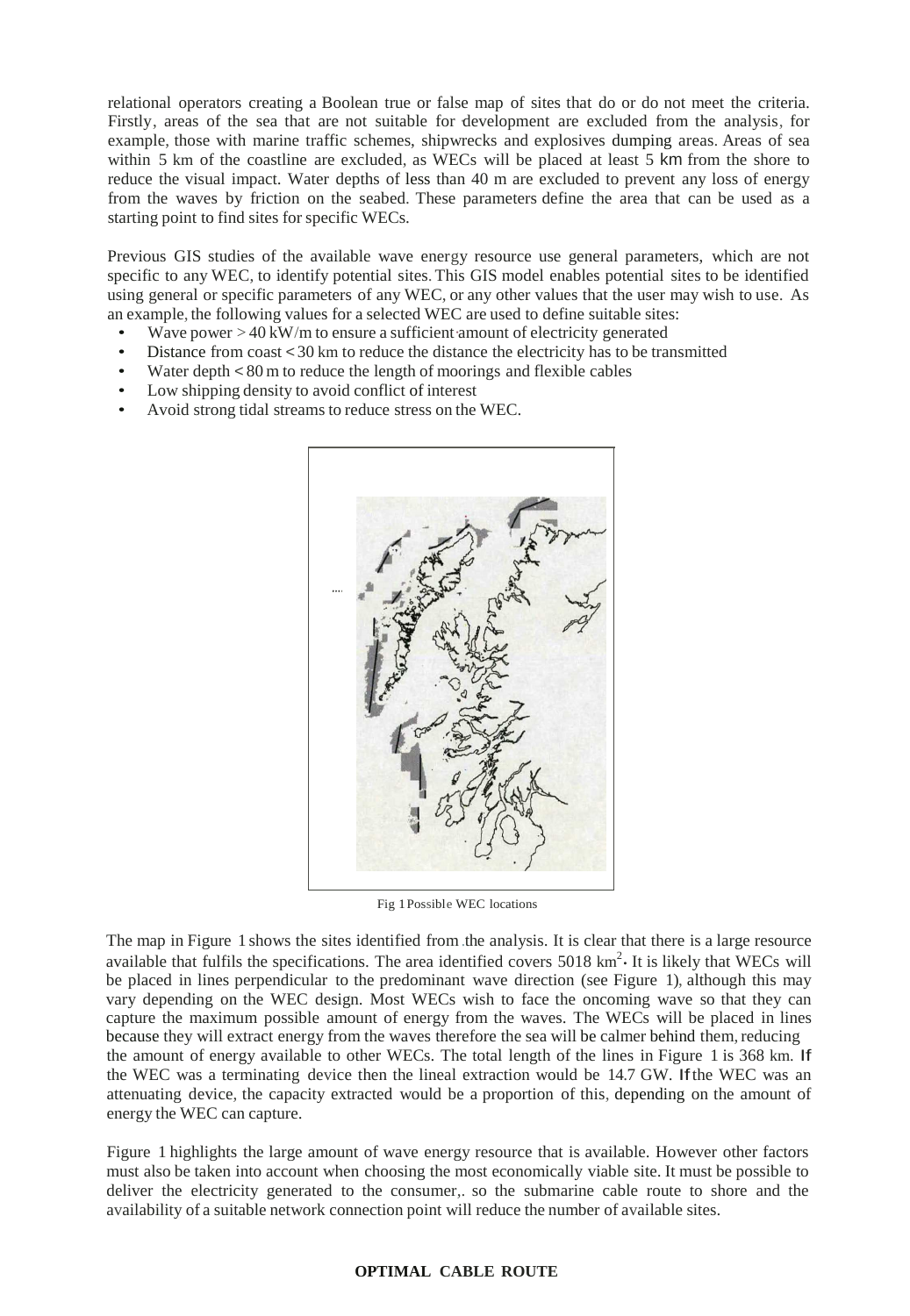WECs will be connected to the onshore electricity network via submarine cables. The first farms to be developed will be small and will be connected to the network using alternating current (AC) connections. However, as wave farm sizes increase and the farms are situated further from the shore (greater than 50km [9]), it is probable that high voltage direct current (HVDC) connections will be required . Whatever the method of transmission , the cable route, and hence cable length, is an important factor in the costing of a project. The shortest possible cable route may not be the easiest or cheapest option as it may require traversing areas of the seabed that make cable laying technically difficult, and hence costly, such as over rock or very steep gradients. Furthermore, the onshore electrical connection may be a fixed cost for the project, whereas the cable cost varies with the lengths of different routes, so it is important to find the optimal route. Previous studies of offshore wave energy using a GIS dealt with cable routing in an approximate manner, such as using the line-of-sight route multiplied by a deviation factor [5]. A more comprehensive method has been developed to determine the engineering and economic risks of the development. The optimal route for the cable can be found through using spatial analysis techniques within the GIS taking a lge number of parameters into account.

The optimal route for the cable is found by analysing the extent that the various factors in cable routing contribute towards its cost. With GIS analysis non-financial overall cost is the common denomination that is aggregated for reduction by optimisation. The data layers use different measurement systems so in order to compare them relative to one another they must be represented on a common scale. For example, the seabed layer is reclassified so that rock has the highest cost, sand and mud have the lowest, and the scale between them represents varying extents of gravel. This is because trenches would have to be cut in the rock to bury the cable or rock anchors would have to be used, which is more costly than using a high-pressure water jet to bury the cable in sand or mud. All of the data layers are reclassified to this scale to reflect how they affect cable routing. The scale was developed from relevant literature and discussions with submarine cable experts. The individual data layers are then combined to create one cost surface where each cell has a value indicating how suitable it is for a submarine cable. To do this each layer is given a weighting according to its percentage influence on cable routing, for example the type of seabed sediment is more important than the water depth so it would have a higher rating, and the layers are summed. The process is illustrated in Figure 2.



Fig 2 Creating a cost surface in the GIS ( 10]

The cost surface is used to calculate the cost weighted distance. Cost weighted distance mapping finds the least accumulative cost, which can be money, .time or preference , from each cell to the nearest, cheapest source [10]. The cost is based on the cell's distance from each source and the cost to travel through it. For the cable routing the source is a data layer containing electricity network connection points on the coast. This allows a cost weighted distance map to be calculated that assigns a value to each cell of sea area equal to the least accumulative cost of travelling from that cell to the network connection point.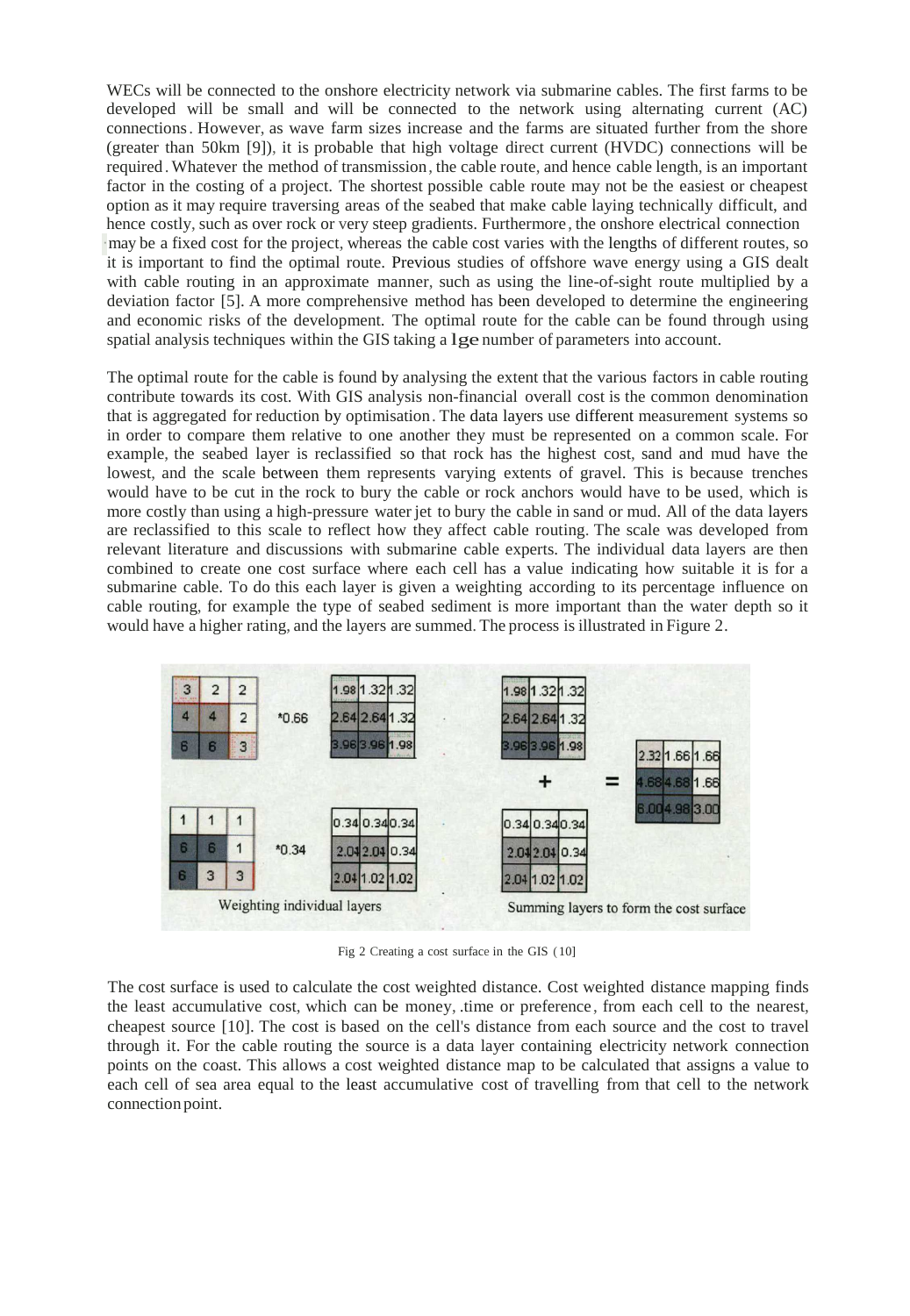

Fig 3 Cost weighted distance and direction [IO]

The cost weighted direction is calculated in conjunction with the cost weighted distance, as this indicates the direction to travel in from each cell along the least cost path to the nearest source, as demonstrated in Figure 3. In Figure 3 the accumulated least costly way of getting from the top right hand comer cell back to the source (bottom left hand comer) is 10.5 and the least cost path is diagonally, as indicated in the direction raster.

In order to calculate the least cost path through the cost weighted distance, a destination layer is required. In this case the destination layer contains the potential WEC sites, so that by carrying out the least cost path analysis the optimal cable route between the WEC and network connection point is found.



Fig 4 Optimal cable route to Lochinver Fig 5 Optimal cable route to Ullapool



The map in Figure 4 shows the possible WEC locations identified in Figure 1, and the electricity network connection points for the area around Ullapool, Scotland. The electricity connection points are 33 kV substations that are within 3 km of the coast. The least cost path analysis identified the optimal cable route to be that in Figure 4 connecting a potential WEC site to the substation at Lochinver. The length of this route is 41.2 km. If the scale given to the environmental designations in the cost surface is altered so that it becomes forbidden to traverse a designated area, rather than being very costly, the only available connection points are at Ullapool and Loch Dubh. All of the other network connection points lie within environmentally designated areas. The new cable route is to Ullapool as shown in Figure 5 and its length is 81.9 km. An AC cable. of 81.9 km is at the upper limits of economical operation; therefore a connection of this length is likely to be HVDC.

Through using the GIS it is possible to calculate the optimal route for a submarine cable from a WEC to shore, hence identifying a landfall site for bringing the new generation to shore and a potential network connection point.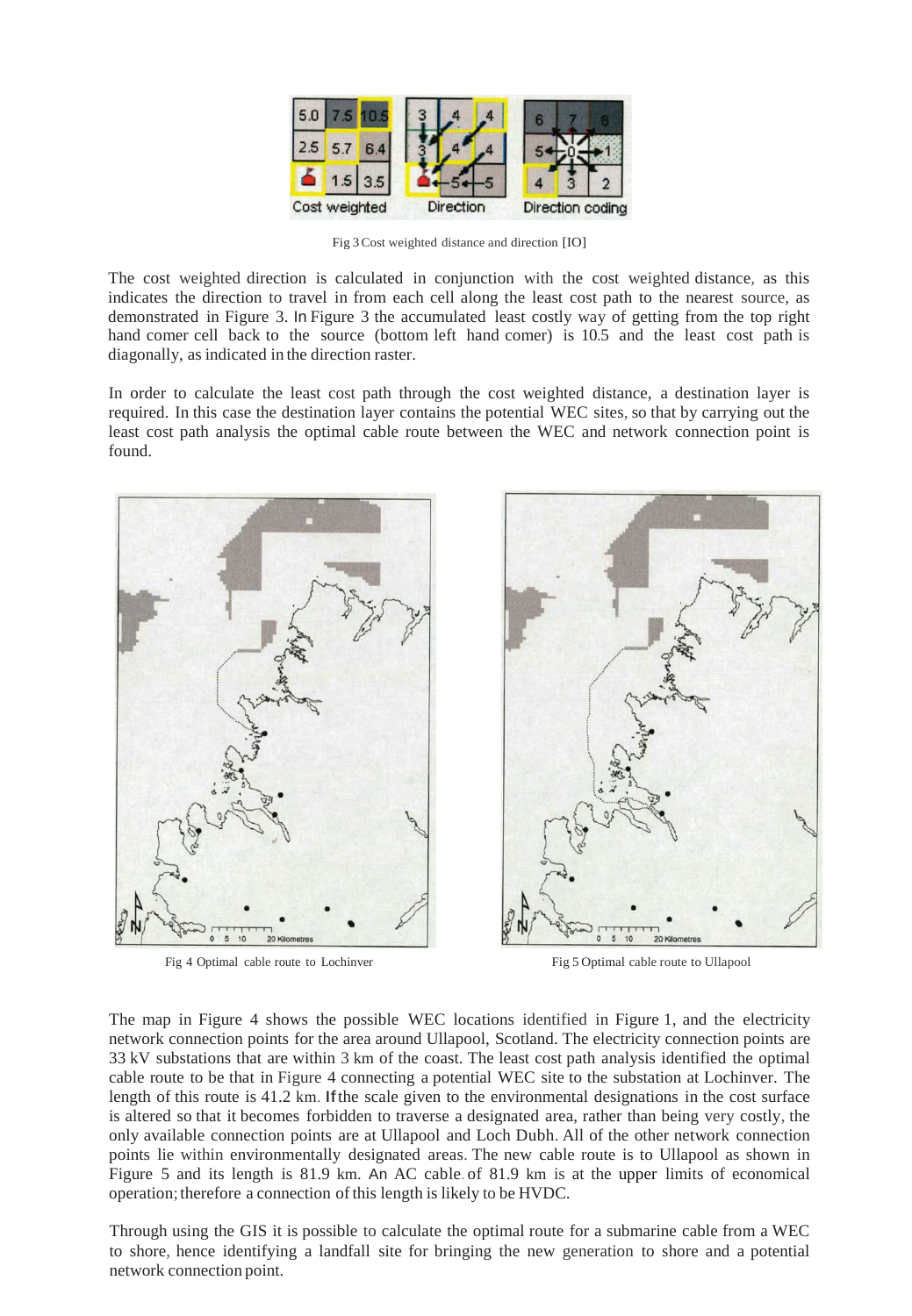# **NETWORK** ANALYSIS

The optimal cable route identifies a substation to connect to that minimises the cable cost, however depending on the operation of the network at that point; there may not be any capacity available for a new WEC generator. Therefore, it is necessary to carry out network analysis to determine if the chosen substation is suitable as a point of connection.

The Scottish electricity network consists of a transmission network operating at 132 kV and above and a distribution network operating at voltages below. The transmission network is concentrated in the south and the east therefore most of the north west is supplied by a distribution network. The electricity network was originally designed so that the transmission network collected electricity from large generators and distributed it around the country to bulk supply points. From these the bulk supply points the distribution network supplies electricity to the consumers. The north west of Scotland is sparsely populated, resulting in a distribution network that consists of a number of long 11 kV and 33 kV radial circuits. The normal direction of power flow is from high voltage, down through the transmission and distribution networks, to the consumer. However, if generation is added as embedded generation within the distribution network, this can reverse power flows. This can effect the operation of the network, having an impact on voltage levels, thermal limits, fault levels, operation of protection devices and network stability. Network analysis is carried out before any new generation is connected to the network to determine the effects, either detrimental or beneficial, that it may have.

Power system analysis software enables electricity networks to be modelled and the effects of varying generation and load to be determined. PSS/E from Power Technologies Inc was used to model an example distribution network . Network data was extracted from the Seven Year Statement (11] and Long Term Development Statement (12] of Scottish and Southern Energy (SSE) to create an example network in the area around Ullapool. The locations of the 33 kV substations are shown in Figures 3 and 4. This area is fed from a radial circuit extending out of Beauly. An interface has been created linking the GIS model and PSS/E so that once a substation is identified as a potential connection point from the optimal cable route, network analysis can be carried out. Optimal power flow (OPF) techniques (13] are used within PSS/E to determine the capacity of the generation that can be connected at that point. In order to do this a negative load is added to the chosen busbar to represent the new generator. The power factor of the generator is specified to indicate whether it is importing or exporting reactive power. The OPF carries out a procedure termed 'reverse load-ability' (13] to determine the maximum capacity that can be connected to the busbar before a voltage or thermal violation occurs. The statutory limits for voltage within the distribution network are +/-6% of nominal voltage. However planning limits are generally lower and on networks such as this where consumers are fed directly from the 33 kV circuit, voltage limits as low as  $+/-1.2\%$  will be enforced. Carrying out this analysis indicates the maximum capacity that can be connected to this busbar without causing the network to operate outwith its specified limits, and from this the amount of new wave generation that could be connected to the network can be determined.

#### Table I Capacity available at Lochinver

| <i>Powertactor</i>             | $-0.9$ | $-0.95$ |      | 0.95                            | 0.9     |
|--------------------------------|--------|---------|------|---------------------------------|---------|
| Available capacity (MW) $1.36$ |        | 1.16    | 0.82 | 0.64                            | 0.59    |
| Violation                      |        |         |      | Voltage Voltage Voltage Voltage | Voltage |

#### Table II Capacity available at Ullapool

| Powertactor             | $-0.9$ | $-0.95$ |                                 | 0.95 | 0.9     |
|-------------------------|--------|---------|---------------------------------|------|---------|
| Available capacity (MW) | 5.07   | 4.88    | 4.33                            | 3.78 | 3.59    |
| Violation               |        |         | Voltage Voltage Voltage Voltage |      | Voltage |

Running the OPF on the network produces the results in Table I for connecting to the 33 kV busbar at Lochinver and in Table II for the 33 kV busbar at Ullapool 1. The results suggest that there is a range of capacity available that varies depending on the import or export of reactive power from the generator

<sup>1</sup>Additional features, that for reasons of confidentiality have not been included in this assessment, influence ultimate electrical capability. The capacities shown are therefore only indicative, to illustrate the GIS optimisation techniques . Only SSE has final authority to advise actual capacities on their network.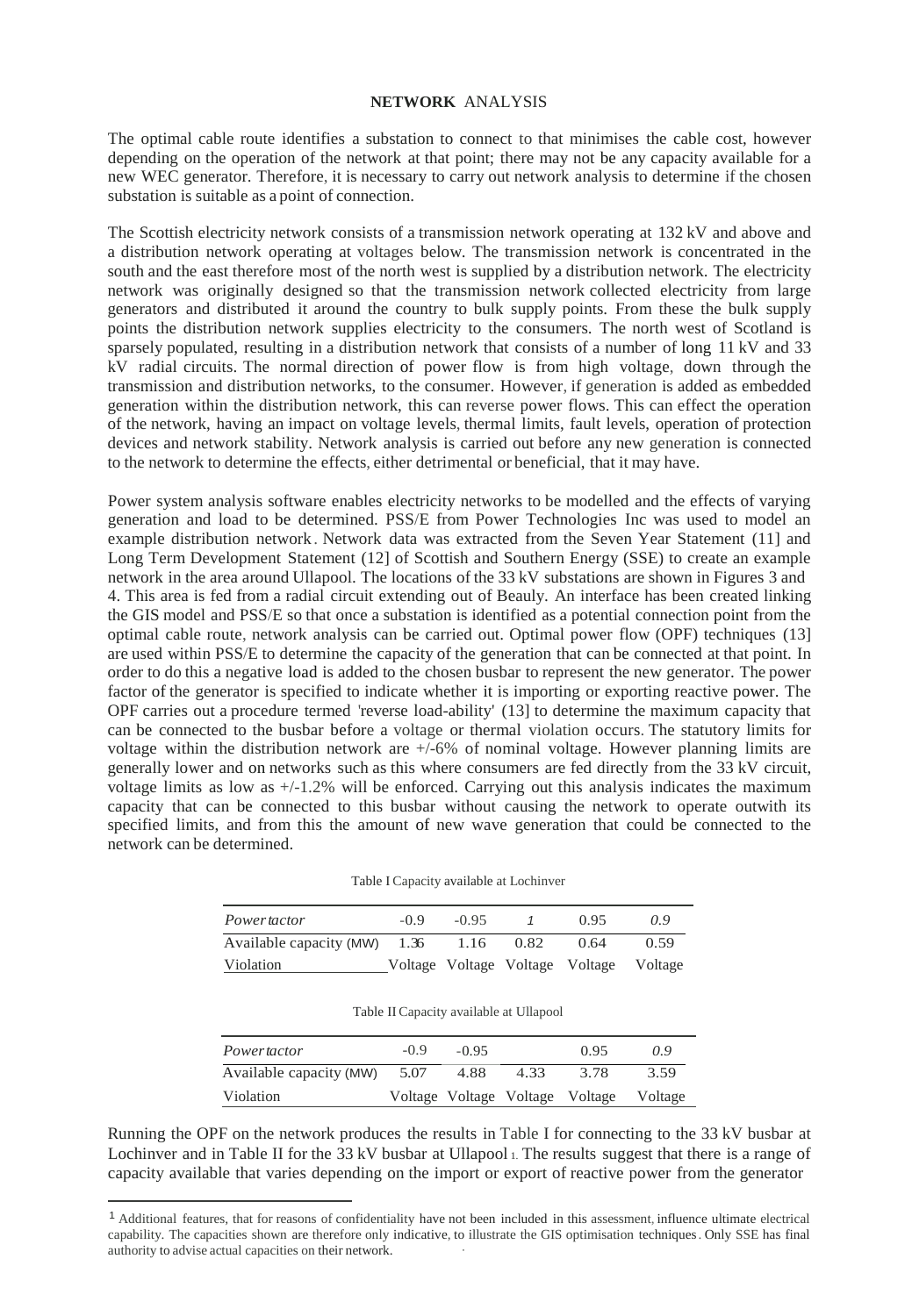on the WEC and its connection system. It is the voltage on the network reaching its 1.2% planning limit that limits the capacity available at both Lochinver and Ullapool. Tables I and II show the standard result that importing reactive power tends to mitigate voltage rise, therefore a larger capacity of generator that imports reactive power can be added to the network than a generator that exports reactive power. There is more capacity available at Ullapool than Lochinver because Ullapool is closer to the grid supply point, whereas Lochinver is at the end of a radial circuit. The OPF only determines whether the network is in voltage or thermal violation. Other factors that can affect the amount of capacity available, such as fault levels or voltage stability, have not been assessed in this analysis.

The results show that the capacity available is very limited. The small capacities shown are indicative of room to accommodate early prototype WECs however, major development is currently limited by a network wide constraint imposed by the transmission system. Therefore, if the wave energy resource is going to be harnessed on a large scale it will be necessary to reinforce and upgrade the distribution and transmission networks. SSE recently announced plans to extend the transmission network from Beauly to Ullapool with a new 400 kV line [14]. The main reason for this is the proposed wind farms for the Western Isles that would connect to the mainland via a submarine cable. Ifthe line is constructed it will create connection opportunities for generators in the.north west of Scotland.

A recent report published by the Carbon Trust [15] said that reinforcement of the transmission and distribution networks is a significant barrier to meeting the 2010 target. In order to overcome this barrier they say that action must be taken to speed up the consents procedure for new overhead lines and incentives must be given to transmission system operators and distribution network operators to carry out the reinforcement work involved. Without reinforcement the amount of new wave generation that can be fed into the Scottish network will be very limited.

# **CONCLUSION**

The techniques described in this paper demonstrate the use of GIS and power flow analysis as a wave energy development tool. Combining the results from the GIS and power flow analysis identifies the location and extent of the most favourable wave energy resource that can be delivered to the consumer via a submarine cable and a network connection point. There is clearly a large wave energy resource off the west coast of Scotland, but the challenge is to deliver the electricity generated to the consumer. A suitable route for a submarine cable has to be found and it must connect to the network at a point where there is sufficient capacity to accept the new generation. The early developers of wave energy wish to identify sites with the optimal recoverable energy to maximise the income from the amount of electricity generated. The cable route and network connection are optimised to reduce the capital expenditure required and to minimise the need for network reinforcement. The GIS/power flow model can identify suitable wave energy resource in closest proximity to available network capacity to accommodate the new generation, hence identifying sites that have the greatest economic viability.

# **ACKNOWLEDGEMENTS**

Sarah Graham acknowledges funding from EPSRC for carrying out her PhD, plus the Stanley Gray Fellowship award from IMarEST for support during her fmal year. The advice and information from Alan Broadbent and the Systems Planning Engine.ers (Scottish and Southern Energy), Ernie Greig, David Joy (Scottish and Southern Energy) and Andrew Lloyd (Global Marine Systems Limited) is gratefully acknowledged.

### **REFERENCES**

[1] *DTI:* 'Energy White Paper: Our energy future - creating a low carbon economy ', TSO, February 2003

[2] *Science and Technology Committee:* 'The Science and Technology Committee's Seventh Report, Session 2000-01, on Wave and Tidal Energy', TSO, April 2001

[3] *IEE:* 'Renewable Energy in the UK ', IEE, 1992 ·

[4] *Scottish Hydro-Electric Pie, Scottish po wer Pie et al:* 'An Assessment of the Potential Renewable Energy Resource in Scotland', 1993

[5] *Garrad Hassan and Partners:* 'Scotland's Renewable Resource 2001 ', Garrad Hassan and Partners, 2001 '

[6] MCKIE, R.: 'UK leads a wave power revolution ', The Guardian, 21 March 2004